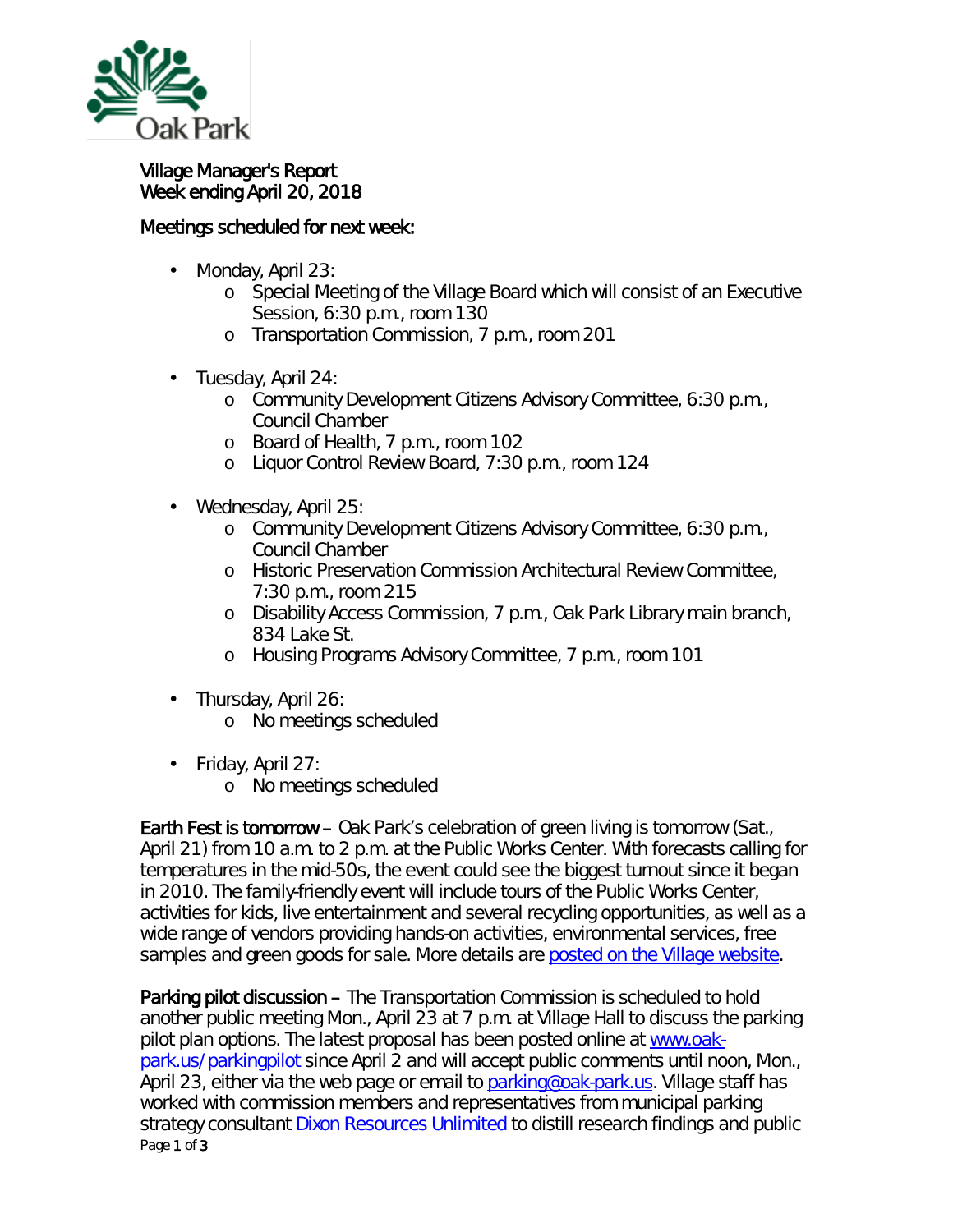input gathered from public meetings, a community forum and comments posted online and submitted via email.

Winter's grip – Crews were out twice this week salting bridges and other areas prone to icing after freezing rain and light snow created the potential for hazardous driving conditions. Public Works Director John Wielebnicki reports that in the dozen or so years for which he has records, the early Thursday morning precipitation tied a record for the latest measurable precipitation of the season set back in 2013. John reports that his crews are cautiously optimistic that plowing and salting duties have ended for the season, but remain ready to respond if needed.

Narcan use report – Police and Fire are reporting that 90 doses of Narcan were administered in 2017 in response to drug overdose incidents, an increase from 76 cases in 2016. Of the doses administered in 2017, 63 percent were administered to nonresidents, who were mostly male (76 percent), involved heroin (74 percent) and occurred on public property (77 percent). The number of incidents that occurred on public property suggests CTA trains continue to be a popular venue for users, with illicit activities beginning in Chicago and ending up in Oak Park.

Tree planting – Parkway locations where nearly 300 news trees will be planted in May have been marked. These trees will include more than 30 different species, an approach arborists say is the best way to avoid future blights that can sweep through a single species with devastating results as illustrated with Dutch elm disease and the emerald ash borer. New trees planted in Oak Park typically are 10 feet to 15 feet tall with a two-inch trunk diameter and a 36-inch root ball. Each new tree is planted and mulched, and a watering bag attached that is refilled regularly during the first growing season. A second planting of about 225 trees is planned for the coming fall. Information on tree care in the Village is posted at [www.oak-park.us/trees.](http://www.oak-park.us/trees)

Alley improvements – Pavement removal began this week on the third alley segment of the season, this one between Augusta Boulevard and Iowa Street, and east of Lombard Avenue. Underground drainage improvements also continued on other alley segments under construction. The number of property owners within the boundaries of the alley projects that have elected to have their private garage aprons replaced as their alleys are reconstructed has grown to 24. These property owners will receive the Village's contract unit price, which is lower than the cost a single property owner would pay to hire a contractor.

Miscellaneous construction updates – One lane of Clinton Avenue is closed under the railroad viaduct between North and South boulevards as ComEd contractors relocate their facilities for planned water and sewer project improvements. Borings to collect soil samples continued along the Lake Street corridor, creating some temporary parking losses adjacent to the work, but not interrupting traffic flow. Work on the utility lines that will serve the Rush Oak Park Hospital improvement project continued to create traffic issues as Madison Street is reduced to one lane in each direction. Relocation of Village water and sewer lines on the Holmes Elementary School expansion site on Chicago Avenue is wrapping up. The sidewalk at the southeast corner of Marion Street and North Boulevard is expected to reopen next week as Union Pacific Railroad contractors complete repairs to the viaduct. Viaduct work will then shift to the southwest corner.